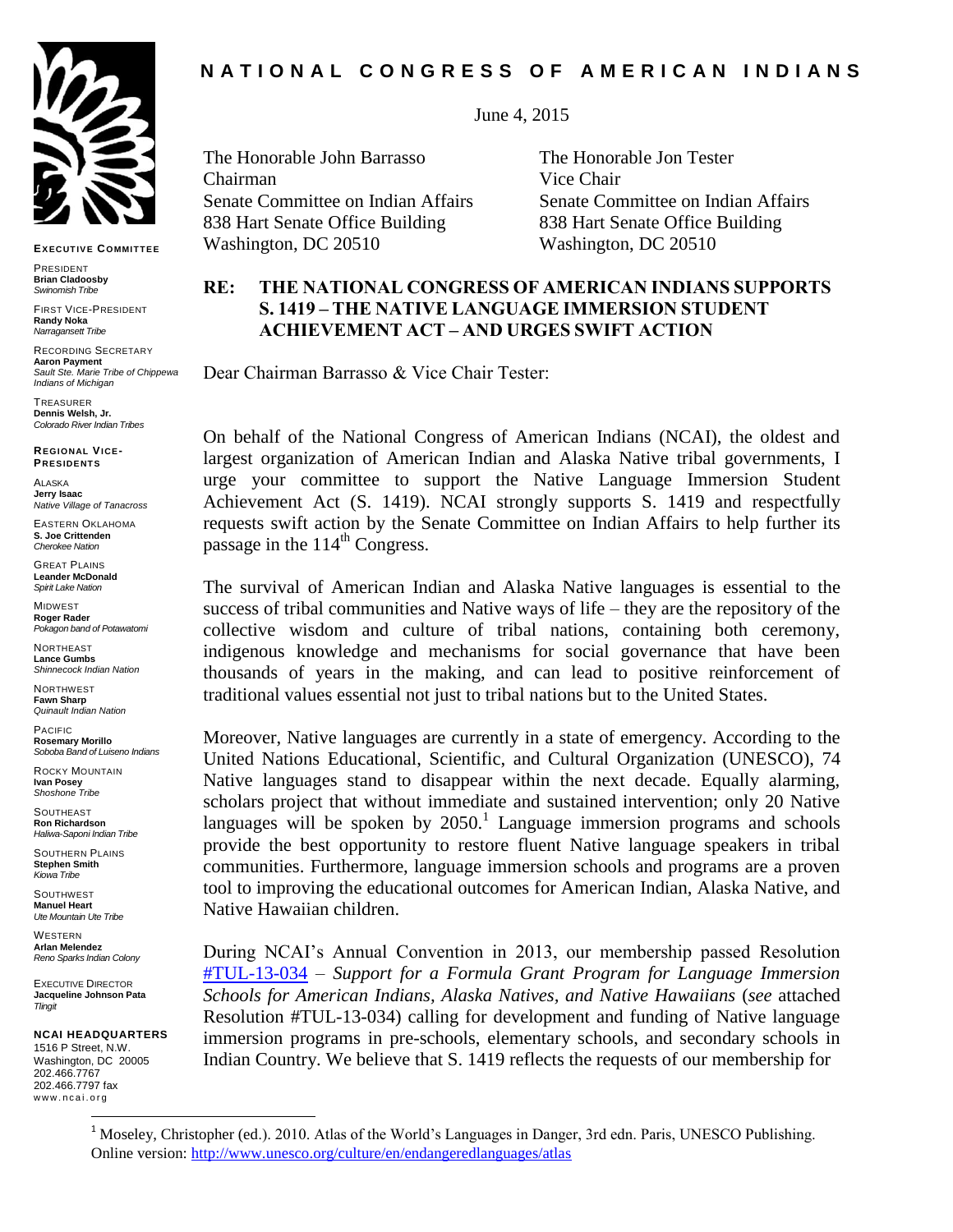tribal immersion schools, and fully support a hearing on it by the Senate Committee on Indian Affairs as soon as possible.

NCAI's membership fully supports this bill and look forward to passage of this important piece of legislation by your committee and Congress. In the previous session of Congress this legislation passed your committee unanimously, we hope to see such action occur again with this committee. If you have any questions, please contact Cesareo Alvarez, NCAI Legislative Fellow, at [calvarez@ncai.org](mailto:calvarez@ncai.org) or 202-466-7767.

Sincerely,

Jegulia Johnson Pata

Jacqueline Pata *Executive Director* National Congress of American Indians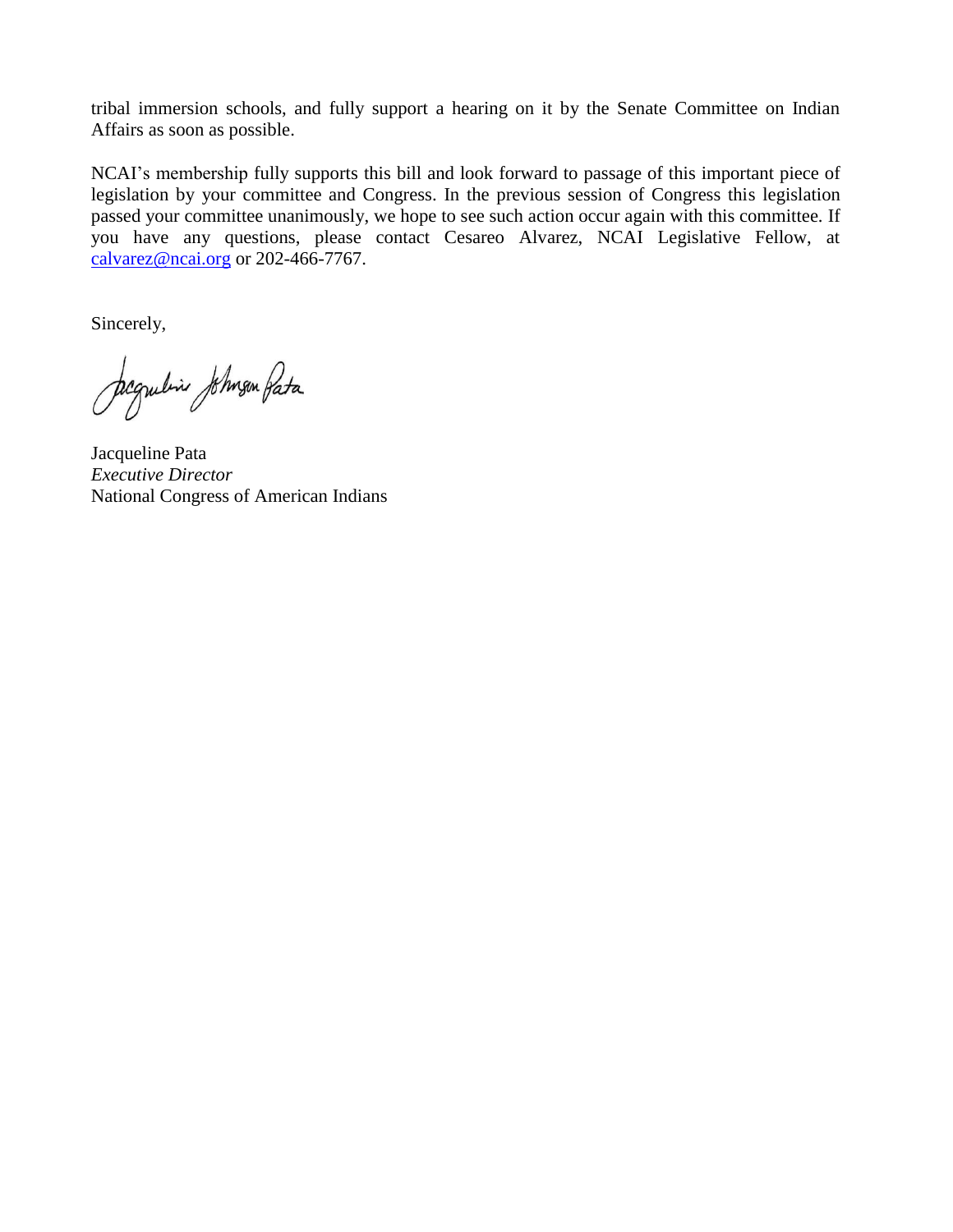

**EXECUT IVE COMMIT TEE**

PRESIDENT **Brian Cladoosby** *Swinomish Tribe*

FIRST VICE-PRESIDENT **Michael Finley** *Colville Tribes* 

RECORDING SECRETARY **Robert Shepherd** *Sisseton Wahpeton* 

**TREASURER Dennis Welsh, Jr.** *Colorado River Indian Tribes*

**REGIONAL VICE-PRESIDENT S**

ALASKA **Jerry Isaac** *Native Village of Tanacross*

EASTERN OKLAHOMA **S. Joe Crittenden** *Cherokee Nation*

GREAT PLAINS **Leander McDonald** *Spirit Lake Nation*

MIDWEST **Aaron Payment** *Sault Ste. Marie Band of Chippewa* 

NORTHEAST **Randy Noka** *Narragansett Tribe*

NORTHWEST **Fawn Sharp** *Quinault Indian Nation*

PACIFIC **Rosemary Morillo** *Soboba Band of Luiseno Indians*

ROCKY MOUNTAIN **Ivan Posey** *Shoshone Tribe*

**SOUTHEAST Ron Richardson** *Haliwa-Saponi Indian Tribe*

SOUTHERN PLAINS **Steven Smith** *Kiowa Tribe*

**SOUTHWEST Manuel Heart** *Ute Mountain Tribe*

WESTERN **Arlan Melendez** *Reno Sparks Indian Colony*

EXECUTIVE DIRECTOR **Jacqueline Johnson Pata** *Tlingit*

**NCAI HEADQUARTERS** 1516 P Street, N.W. Washington, DC 20005 202.466.7767 202.466.7797 fax www.ncai.org

### **N A T I O N A L C O N G R E S S O F A M E R I C A N I N D I A N S**

## **The National Congress of American Indians Resolution #TUL-13-034**

#### **TITLE: Support for a Formula Grant Program for Language Immersion Schools for American Indians, Alaska Natives, and Native Hawaiians**

**WHEREAS,** we, the members of the National Congress of American Indians of the United States, invoking the divine blessing of the Creator upon our efforts and purposes, in order to preserve for ourselves and our descendants the inherent sovereign rights of our Indian nations, rights secured under Indian treaties and agreements with the United States, and all other rights and benefits to which we are entitled under the laws and Constitution of the United States, to enlighten the public toward a better understanding of the Indian people, to preserve Indian cultural values, and otherwise promote the health, safety and welfare of the Indian people, do hereby establish and submit the following resolution; and

**WHEREAS,** the National Congress of American Indians (NCAI) was established in 1944 and is the oldest and largest national organization of American Indian and Alaska Native tribal governments; and

**WHEREAS,** education of all citizens of tribal nations in a culturally appropriate and relevant manner is the cornerstone of future economic development and self-sufficiency of tribal nations, and is also a fundamental trust responsibility of the United States government, as reiterated in NCAI Resolution #ABQ-10-054; and

**WHEREAS,** language immersion schools are a proven tool to improve learning outcomes for American Indian, Alaska Native, and Native Hawaiian children; and

**WHEREAS,** NCAI has created a task force focusing on Native languages and their preservation, and the task force supports amending Title VII to specifically include authorization for language immersion schools; and

**WHEREAS,** Title VII as contained in legislation pending in the  $113<sup>th</sup>$ Congress does not contain not contain any specific grant program for language immersion schools.

**NOW THEREFORE BE IT RESOLVED,** that NCAI urges Congress to include in Title VII of the ESEA reauthorization bill provisions that will expand tribal language immersion schools; and

**BE IT FURTHER RESOLVED,** that NCAI urges that the language immersion school provisions be communicated as soon as possible to the appropriate Congressional leaders and to the Congressional representatives for the states in which large numbers of American Indians and Alaska Natives reside; and